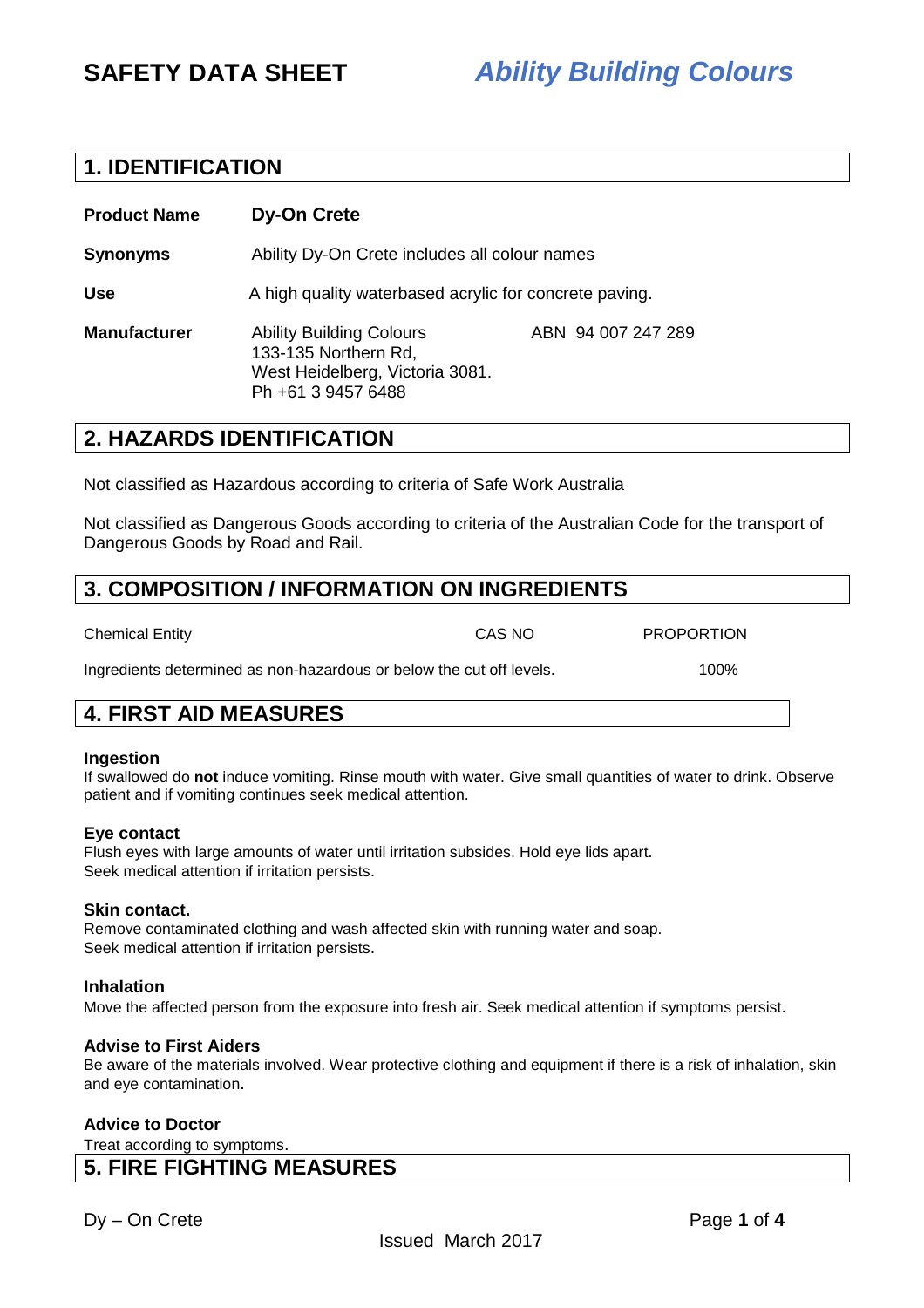**Hazchem Code** Not applicable

#### **Suitable extinguishing Media**

If material is involved in a fire use water fog (or fine water spray), foam, dry agent (carbon dioxide, dry chemical powder).

**Specific Hazards** Non-combustible material

#### **Fire fighting further advice**

Not combustible, however following evaporation of aqueous component residual material can burn if ignited. On burning may emit toxic fumes. Fire fighters to wear self-contained breathing apparatus and suitable protective clothing if risk of exposure to vapour or products of combustion.

## **6. ACCIDENTAL RELEASE MEASURES**

#### **Small Spills**

Wear protective equipment to prevent skin and eye contamination. Wipe up with absorbent rags or paper towels. Allow absorbent to dry before disposing with normal household garbage.

#### **Large Spills**

Slippery when spilt.To avoid accidents clean up immediately. Wear protective equipment to prevent skin and eye contamination. Contain – prevent run off into drains and waterways. Use absorbent (soil, sand or other inert material). Collect and seal in properly labelled containers for disposal.

**Dangerous Goods Initial Response Guide** Not applicable

## **7. HANDLING AND STORAGE**

#### **Safe Handling**

Keep out of reach of children. Avoid contact with skin and eyes.

#### **Safe Storage**

Store in a cool dry area and out of direct sunlight. Keep container closed when not using product.

## **8. EXPOSURE CONTROLS AND PERSONAL PROTECTION**

#### **National Exposure Standards**

There is no exposure standard available for this product.

#### **Engineering Controls**

Maintain adequate ventilation at all times. Keep containers closed when not in use.

#### **Biological Limit Values**

No biological limit allocated

#### **Personal Protection Equipment**

Overalls, Safety Shoes, Safety Glasses Although this product is considered non hazardous and non toxic it is prudent to avoid unnecessary contact with the skin and eyes. If possible wear protective clothing and wear eye protection.

#### **Hygiene Measures**

Dy – On Crete Page **2** of **4**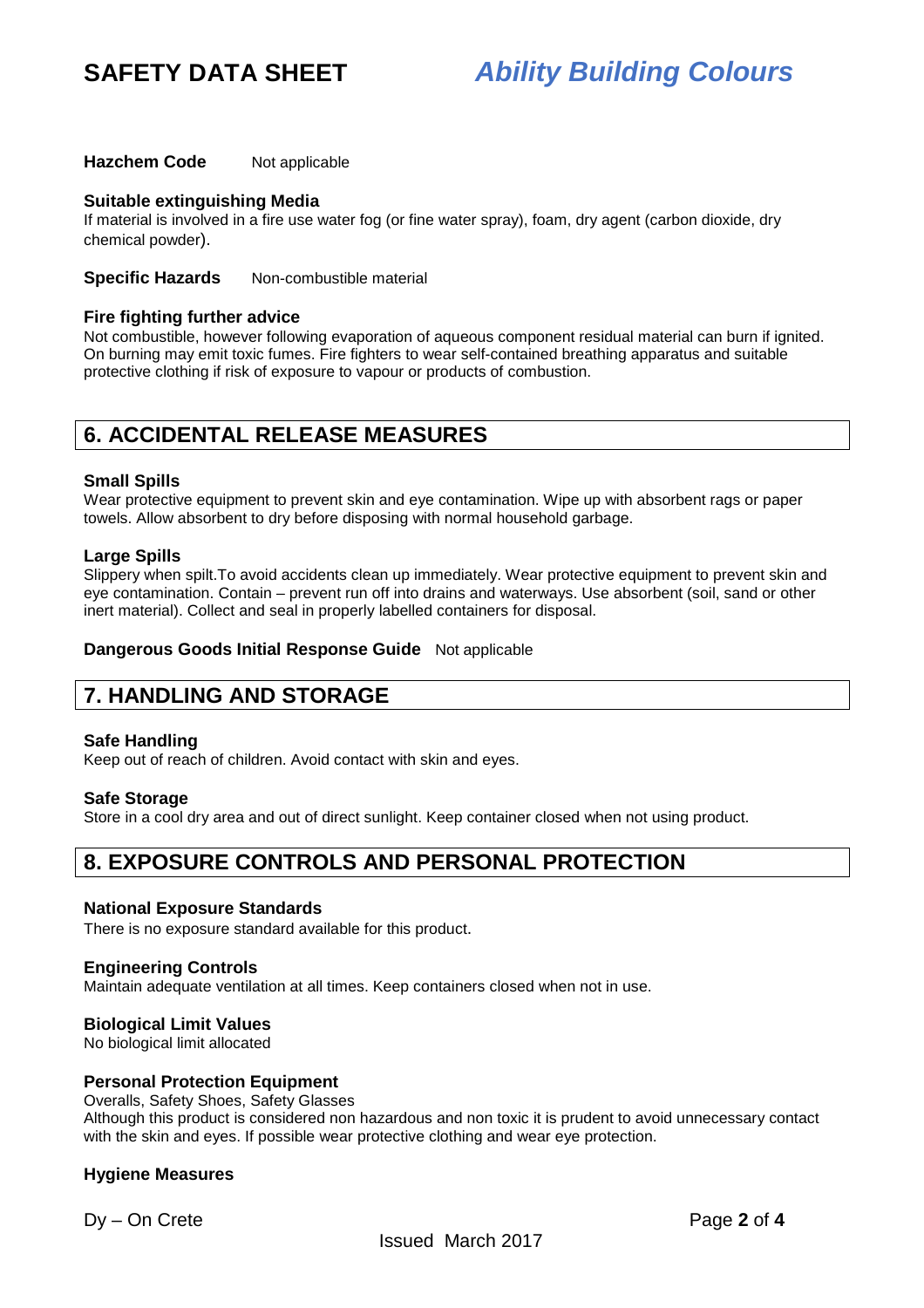Always wash hands before eating, drinking, smoking or using the toilet.

### **9. PHYSICAL AND CHEMICAL PROPERTIES**

**Appearance Clear to coloured viscous liquid Solubility**<br> **Clear to coloured viscous liquid Solubility Specific Gravity Relative Vapour Density(air=1)** >1 **Vapour Pressure (20 C)** Not Available **Flash Point (°C)** Not Applicable **Flammability Limits(%)** Not Applicable **Autoignition temperature** Not Applicable **Melting Point/Range( C)** Not Available **Boiling Point range(°C)** >100 **Ph** 8-10 **Viscosity Not Available** 

Miscible with water<br>1.1 to 1.4

## **10. STABILITY AND REACTIVITY**

| <b>Reactivity</b>             | No reactivity hazards are known for this material   |
|-------------------------------|-----------------------------------------------------|
| <b>Chemical Stability</b>     | Stable under normal storage and handling conditions |
| <b>Hazardous Reaction</b>     | No known reactions                                  |
| <b>Conditions to avoid</b>    | Elevated temperatures                               |
| <b>Incompatable Materials</b> | <b>Oxidising Agents</b>                             |

**Hazardous Decomposition Products** Oxides of carbon and nitrogen, smoke and other toxic fumes.

## **11. TOXILOGICAL INFORMATION**

No adverse health effects expected if handled according to this SDS. Symptoms that may arise if mishandled are

#### **Ingestion**

May cause irritation to mouth, throat, digestive tract and stomach and may cause nausea and vomiting. **Eye Contact**  May cause irritation to the eyes. **Skin Contact**  May cause irritation to the skin. **Inhalation**  May cause irritation to mucous membranes and respiratory tract, dizziness, headache and nausea.

#### **Acute Toxicity**

This product has been classified as non hazardous

### **Chronic Toxicity**

This product has been classified as non hazardous